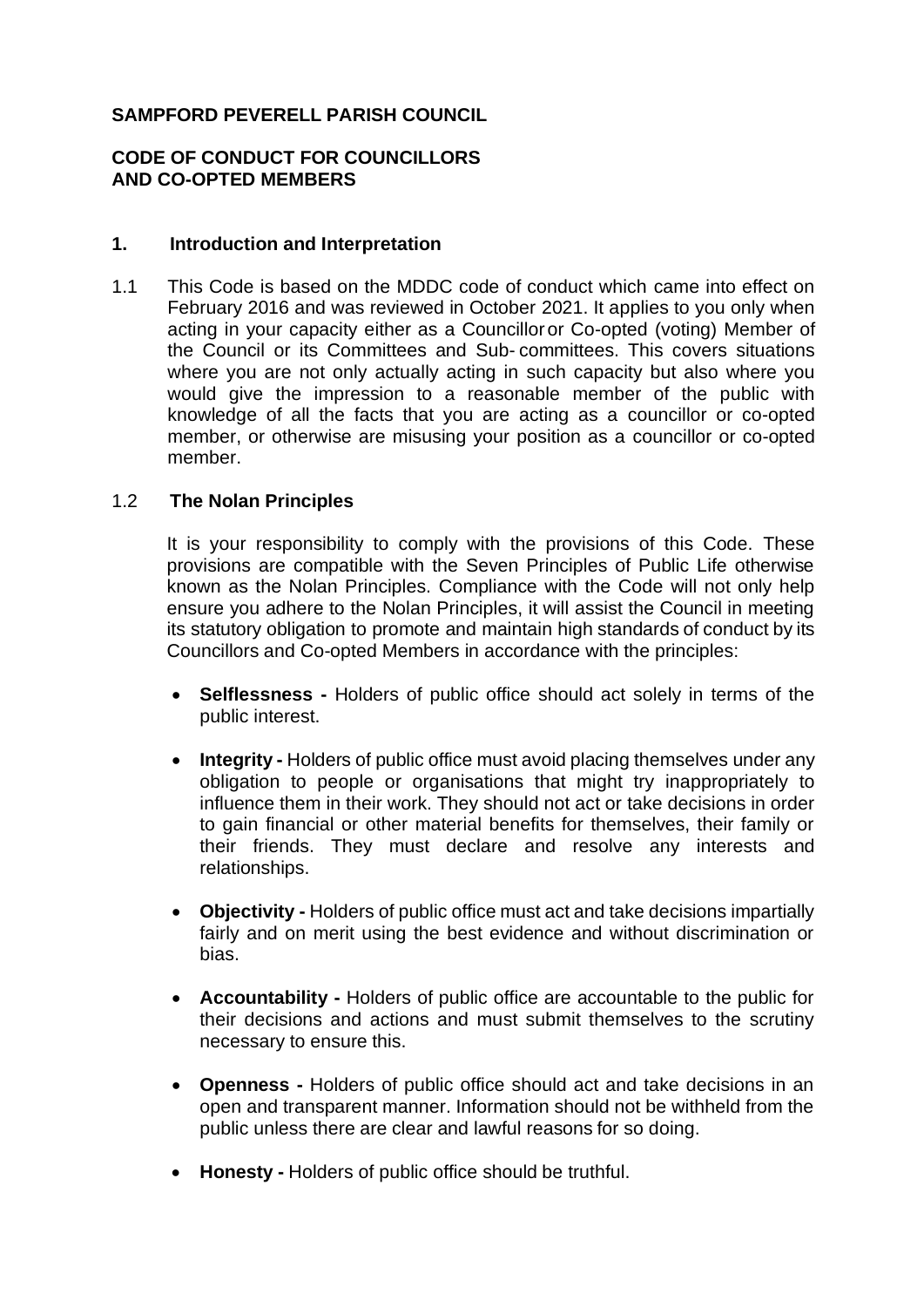• **Leadership -** Holders of public office should exhibit these principles in their own behaviour. They should actively promote and robustly support the principles and be willing to challenge poor behaviour wherever it occurs.

### 1.3 In this Code:-

A disclosable pecuniary interest **("DPI")** is an interest within the prescribed descriptions set out below that you have personally, or is an interest of your spouse or civil partner, a person with whom you are living as husband and wife, or a person with whom you are living as if you were civil partners; and you are aware that that other person has the interest:

| Subject                                                    | <b>Prescribed description</b>                                                                                                                                                                                                                                                                                                                                                                                                                |
|------------------------------------------------------------|----------------------------------------------------------------------------------------------------------------------------------------------------------------------------------------------------------------------------------------------------------------------------------------------------------------------------------------------------------------------------------------------------------------------------------------------|
| Employment,<br>office, trade,<br>profession or<br>vocation | Any employment, office, trade, profession or vocation<br>carried on for profit or gain.                                                                                                                                                                                                                                                                                                                                                      |
| Sponsorship                                                | Any payment or provision of any other financial benefit<br>(other than from the relevant authority) made or provided<br>within the relevant period in respect of any expenses<br>incurred by M in carrying out duties as a Member, or<br>towards the election expenses of M. This includes any<br>payment or financial benefit from a trade union within the<br>meaning of the Trade Union and Labour Relations<br>(Consolidation) Act 1992. |
| Contracts                                                  | Any contract which is made between the relevant person (or<br>a body in which the relevant person has a beneficial<br>interest) and the relevant authority-<br>(a) under which goods or services are to be provided or<br>works are to be executed; and<br>(b) which has not been fully discharged.                                                                                                                                          |
| Land                                                       | Any beneficial interest in land which is within the area of the<br>relevant authority.                                                                                                                                                                                                                                                                                                                                                       |
| Licences                                                   | Any licence (alone or jointly with others) to occupy land in<br>the area of the relevant authority for a month or longer.                                                                                                                                                                                                                                                                                                                    |
| Corporate<br><b>Tenancies</b>                              | Any tenancy where (to M's knowledge)-<br>(a) the landlord is the relevant authority; and<br>(b) the tenant is a body in which the relevant person has a<br>beneficial interest.                                                                                                                                                                                                                                                              |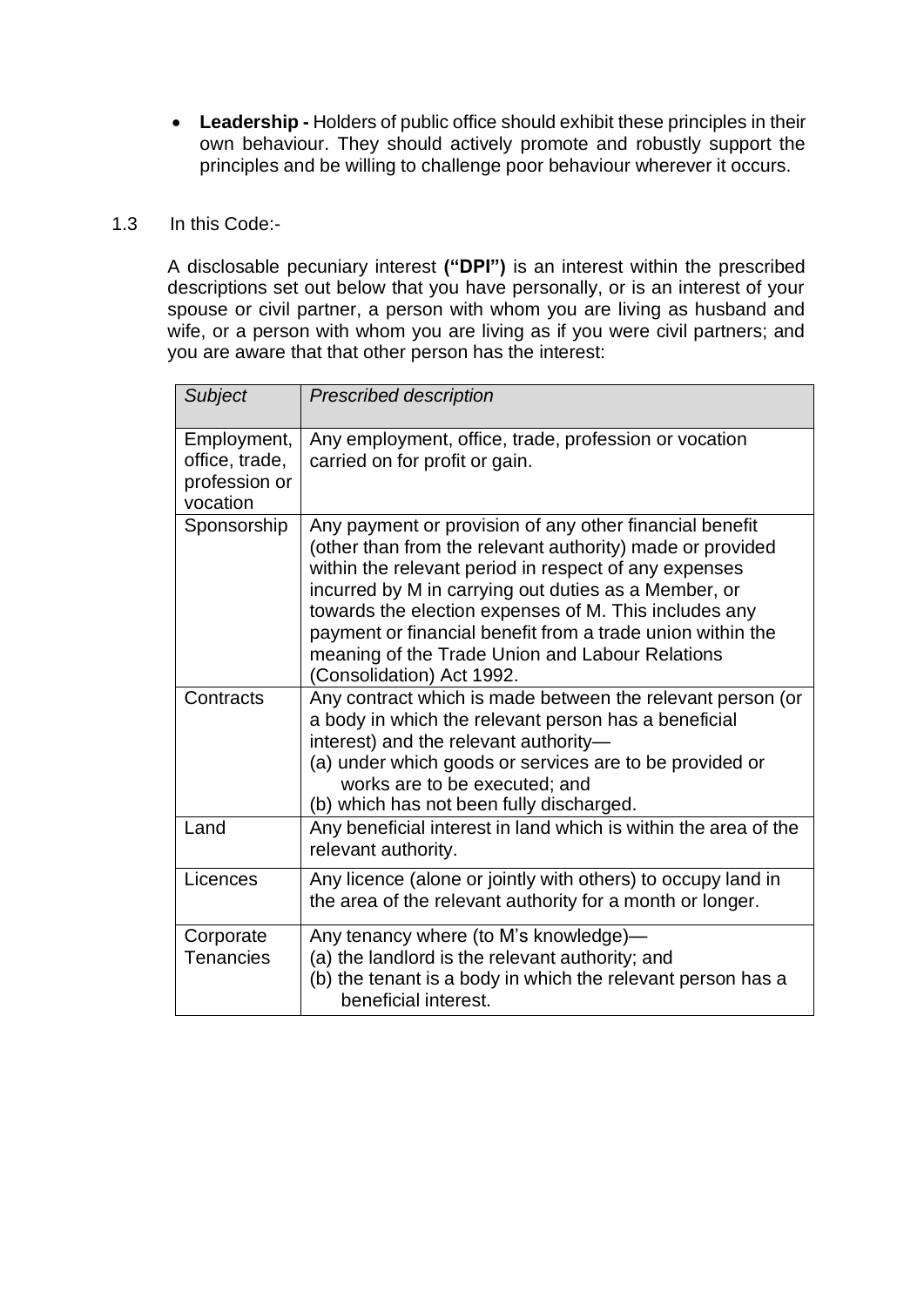| Subject           | <b>Prescribed description</b>                                                                                                                                                                                                                                                                                                                                                                                                                                                                                                                                                                            |
|-------------------|----------------------------------------------------------------------------------------------------------------------------------------------------------------------------------------------------------------------------------------------------------------------------------------------------------------------------------------------------------------------------------------------------------------------------------------------------------------------------------------------------------------------------------------------------------------------------------------------------------|
| <b>Securities</b> | Any beneficial interest in securities of a body where—<br>(a) that body (to M's knowledge) has a place of business or<br>land in the area of the relevant authority; and<br>(b) either-<br>(i) the total nominal value of the securities exceeds<br>£25,000 or one hundredth of the total issued share<br>capital of that body; or<br>(ii) if the share capital of that body is of more than one<br>class, the total nominal value of the shares of any<br>one class in which the relevant person has a<br>beneficial interest exceeds one hundredth of the<br>total issued share capital of that class. |

These descriptions on interests are subject to the following definitions:

**"the Act"** means the Localism Act 2011;

**"body in which the relevant person has a beneficial interest**" means a firm in which the relevant person is a partner or a body corporate of which the relevant person is a director, or in the securities of which the relevant person has a beneficial interest;

**"director"** includes a member of the Committee of management of an industrial and provident society;

**"land"** includes an easement, servitude, interest or right in or over land which does not carry with it a right for the relevant person (alone or jointly with another) to occupy the land or to receive income;

**"M"** means a Member of a relevant authority;

**"Member"** includes a Co-opted Member;

**"relevant authority"** means the authority of which M is a Member;

**"relevant period"** means the period of 12 months ending with the day on which M gives a notification for the purposes of section 30(1) or section 31 (7), as the case may be, of the Act;

**"relevant person"** means M or any other person referred to in section 30(3)(b) of the Act;

**"securities"** means shares, debentures, debenture stock, loan stock, bonds, units of a collective investment scheme within the meaning of the Financial Services and Markets Act 2000 and other securities of any description, other than money deposited with a building society.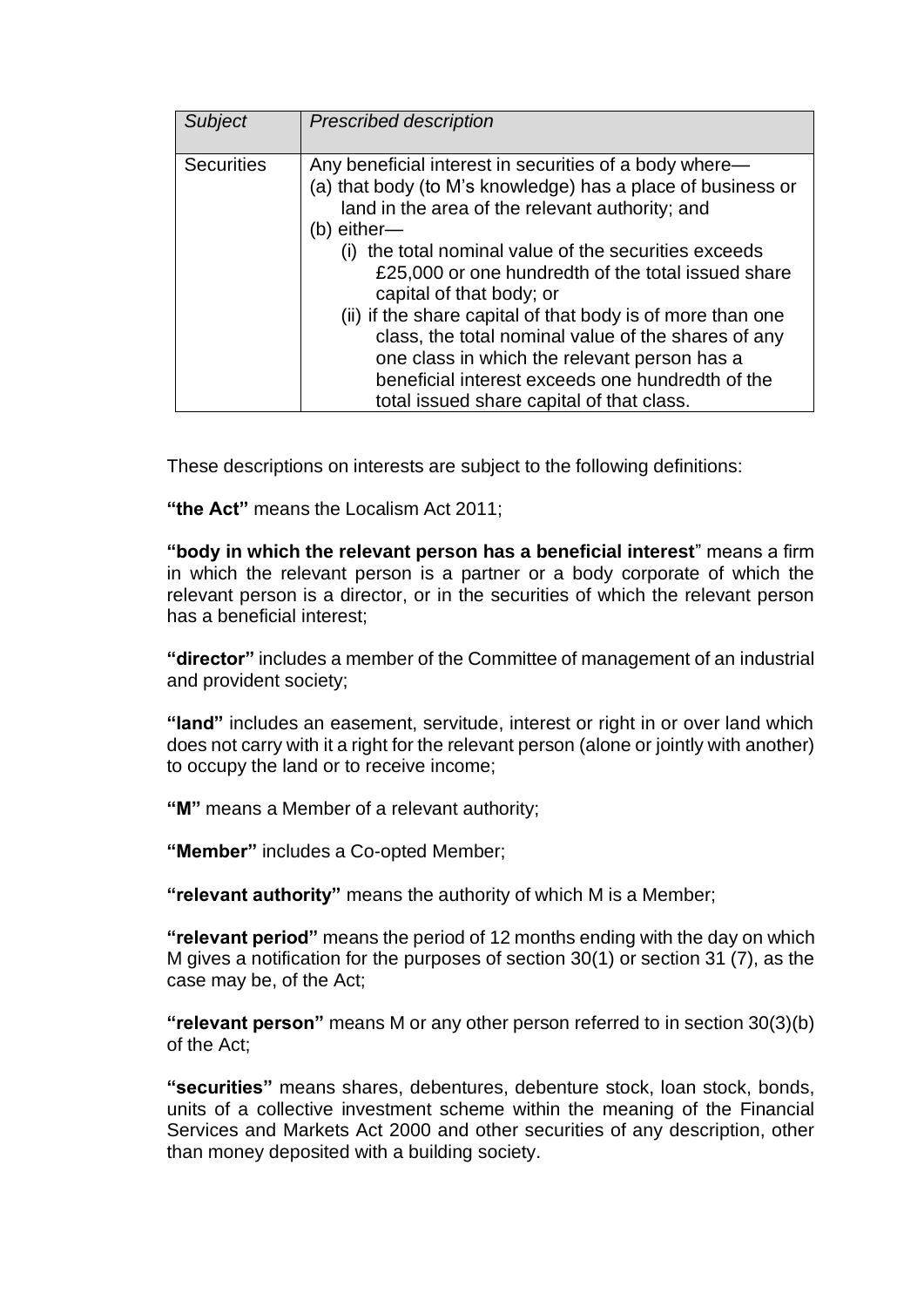**"meeting"** means any meeting of:-

- (a) the Council;
- (b) the Executive of the Council;
- (c) any of the Council's or its Executive's Committees, Sub-committees, joint committees, joint Sub-committees or area committees, including any site visit authorised by the Council, the Executive or any of the aforementioned Committees.
- 1.4 In addition, in this Code reference is made to:

"**ORIs**" which means Other Registrable Interests. These are types of Personal Interests which should also be recorded in the Register of Interests and are listed as "7. Personal Interests" in the Interests Form.<sup>1</sup>

"**Personal Interests**" means all interests which are not DPIs but which may reasonably be viewed by a member of the public as giving rise to a conflict of interest. They include ORIs but are not limited to such. Please see Section 6 of this Code.

- 1.5 This Code does not cover matters in respect of which the Localism Act 2011 specifically provides that criminal sanctions will apply.
- 1.6 A failure of a Councillor or Co-opted Member to comply with this Code is not to be dealt with otherwise than in accordance with arrangements approved by the Council under which allegations of such failure can be investigated and decisions on such allegations can be made. In particular, a decision is not invalidated just because something that occurred in the process of making the decision involved a failure by a Councillor or Co-opted Member to comply with the Code.
- 1.7 Guidance on the provisions of the Code is included in the footnotes to this Code. In addition in interpreting this Code, reference may be made to relevant parts of the Local Government Association Guide on its Model Councillor Code of Conduct as that model includes similar provisions to those contained within the Council's Code of Conduct. <sup>2</sup>

# **2. General Obligations**

- 2.1 You must treat others with respect.
- 2.2 You must not:-

<sup>2</sup> The LGA published a quide in July 2021 which is available at

<sup>&</sup>lt;sup>1</sup>These include for example your membership of any body which you have been appointed by the District Council and membership of any other body exercising functions of a public nature.

[https://www.local.gov.uk/publications/guidance-local-government-association-model-councillor-code](https://www.local.gov.uk/publications/guidance-local-government-association-model-councillor-code-conduct)[conduct a](https://www.local.gov.uk/publications/guidance-local-government-association-model-councillor-code-conduct)nd will be updated from time to time. It provides useful guidance on key provisions in the Code which are particularly relevant to Sections 2 to 7 of this Code and how it applies in practice.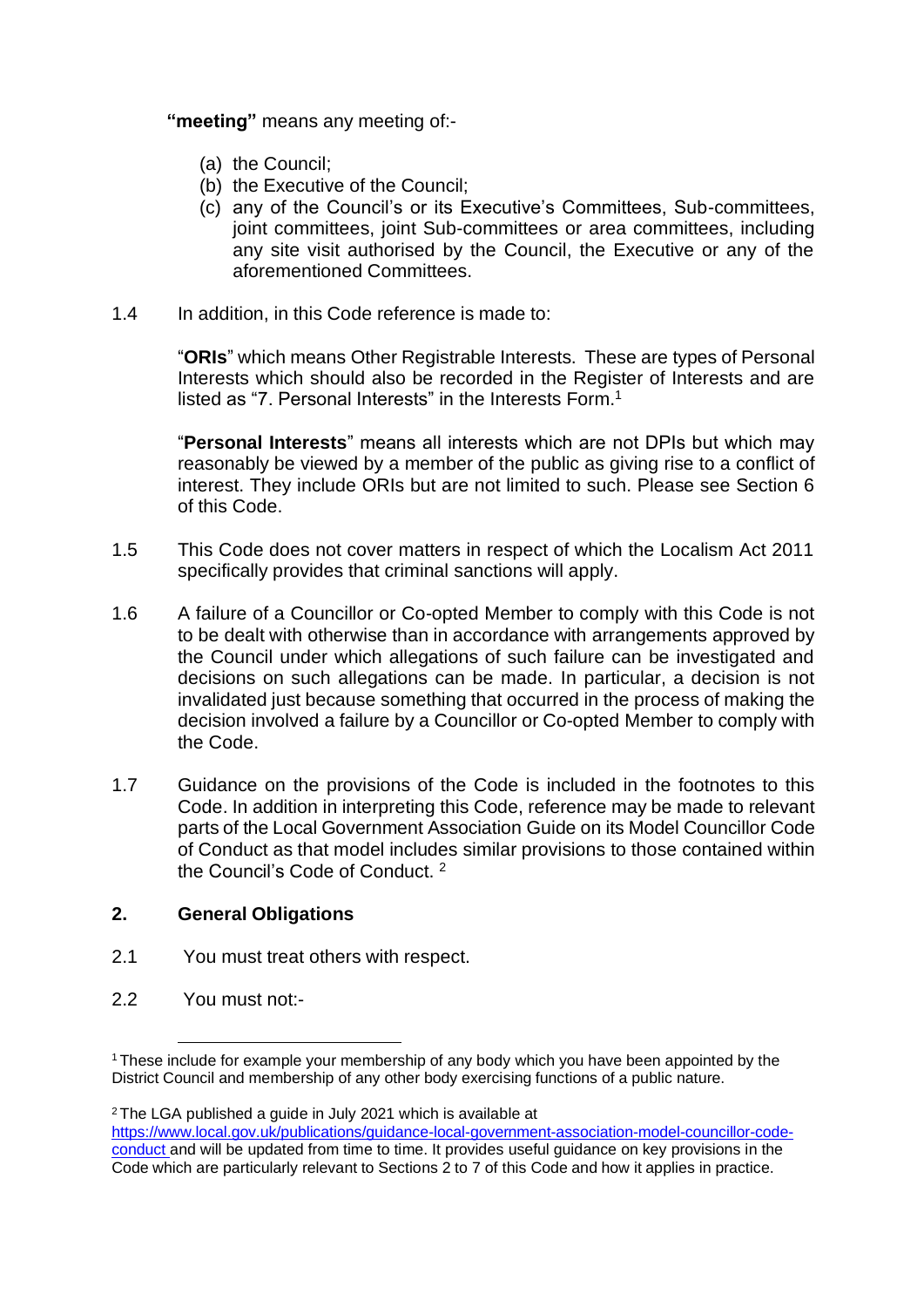- (a) do anything which may cause the Council to breach any of the equality enactments;
- (b) bully or harass any person;  $3 \times 3$
- (c) intimidate or attempt to intimidate any person who is or is likely to be:-
	- (i) a complainant,
	- (ii) a witness, or
	- (iii) involved in the administration of any investigation or proceedings,

in relation to an allegation that a Councillor or Co-opted Member (including yourself) has failed to comply with this code of conduct; or

- (d) do anything which compromises or is likely to compromise the impartiality of those who work for, or on behalf of, the Council.
- 2.3 You must not:-
	- (a) disclose information given to you in confidence by anyone, or information acquired by you which you believe, or ought reasonably to be aware, is of a confidential nature, except where:-
		- (i) you have the consent of a person authorised to give it;
		- (ii) you are required by law to do so;
		- (iii) the disclosure is made to a third party for the purpose of obtaining professional advice provided that the third party agrees not to disclose the information to any other person; or
		- (iv) the disclosure is:-
			- (aa) reasonable and in the public interest; and
			- (bb) made in good faith and in compliance with the reasonable requirements of the Council; or
	- (b) prevent another person from gaining access to information to which that person is entitled by law.
- 2.4 You must not conduct yourself in a manner which could reasonably be regarded as bringing your office or the Council into disrepute, or in a manner which is contrary to the Council's duty to promote and maintain high standards of conduct by Councillors and Co-opted Members.
- 2.5 You:-
	- (a) must not use or attempt to use your position as a Councillor or Co-opted Member improperly to confer on or secure for yourself or any other person, an advantage or disadvantage; and

<sup>3</sup>"Bullying" may be characterised as offensive, intimidating, malicious or insulting behaviour or an abuse or misuse of power in a way that intends to undermine, humiliate, criticise unfairly or injure someone. "Harassment" may be characterised as unwanted conduct which has the purpose or effect of violating an individual's dignity or creating an intimating, hostile, degrading, humiliating or offensive environment for an individual.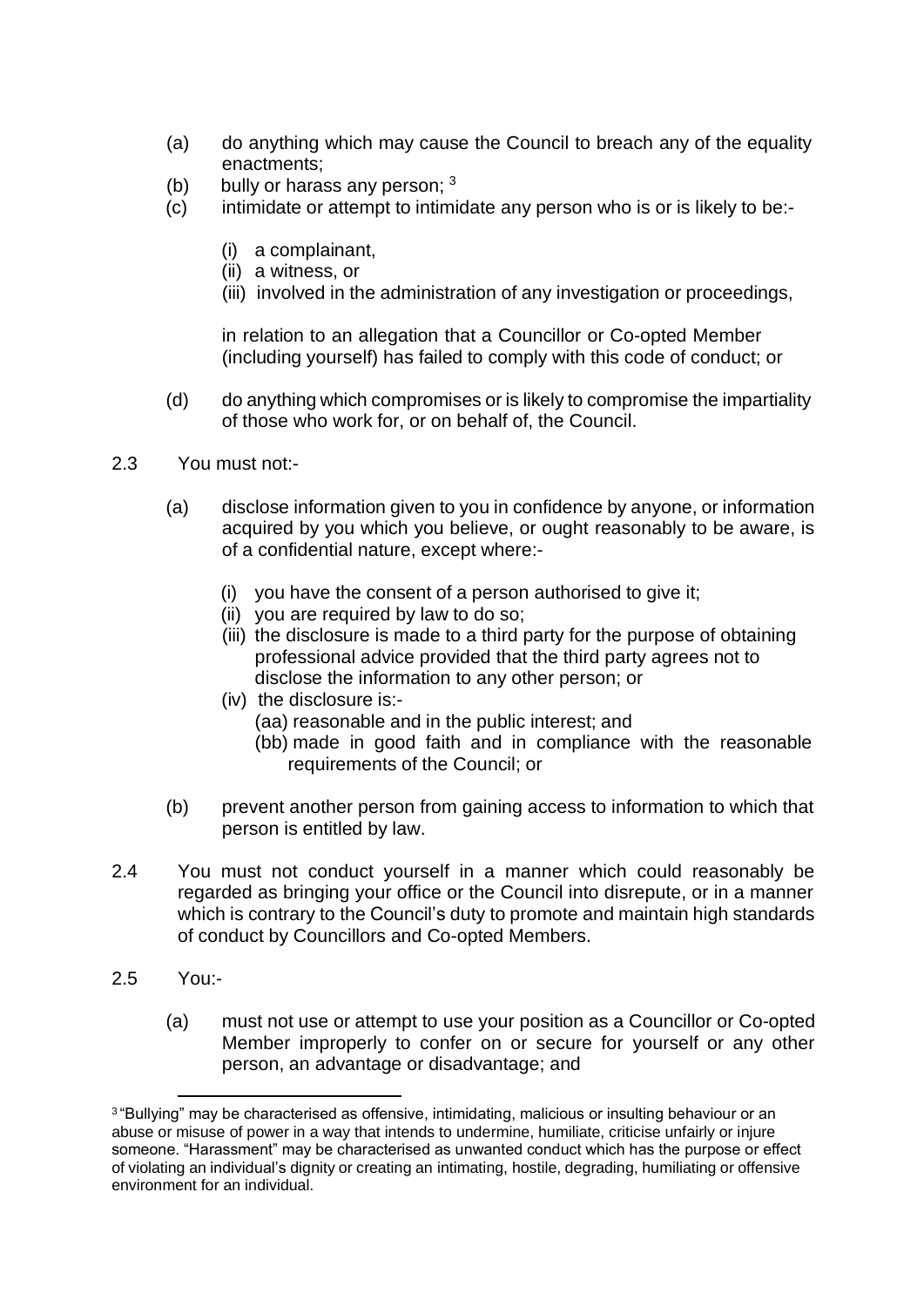- (b) must, when using or authorising the use by others of the Council's resources:-
	- (i) act in accordance with the Council's reasonable requirements;
	- (ii) ensure that such resources are not used improperly for political purposes (including party political purposes); and
- (c) must have regard to any applicable Local Authority Code of Publicity made under the Local Government Act 1986.
- 2.6 When reaching decisions on any matter you must have regard to any relevant advice provided to you by the Council's Chief Finance Officer or Monitoring Officer where that Officer is acting pursuant to their statutory duties.
- 2.7 You must give reasons for all decisions in accordance with any statutory requirements and any reasonable additional requirements imposed by the Council.

## **3. Predetermination**

- 3.1 Where you have been involved in campaigning in your political role on an issue which does not impact on your personal and/or professional life you should not be prohibited from participating in a decision in your political role as a Councillor.
- 3.2 However you should not place yourself under any financial or other obligation to outside organisations that might seek to influence you in the performance of your official duties.
- 3.3 When making decisions you must consider the matter with an open mind and on the facts before the meeting at which the decision is to be made.
- 3.4 If a Councillor considers that they could be biased or they have predetermined their position to a decision, he or she should disclose this and should not take part in the decision making process whenever it becomes apparent that the matter is being considered.

### **4. Registration of DPIs and ORIs**

4.1 The Monitoring Officer must, by law, establish and maintain a register of interests, open for inspection by the public at the Council's offices and publicly accessible on our website:

<https://democracy.middevon.gov.uk/mgMemberIndex.aspx?bcr=1>

4.2 You must, before the end of 28 days beginning with the day on which you became a Councillor or Co-opted Member of the Council, notify the Monitoring Officer of *the following interests which will then be entered onto that public Register of Member Interests:*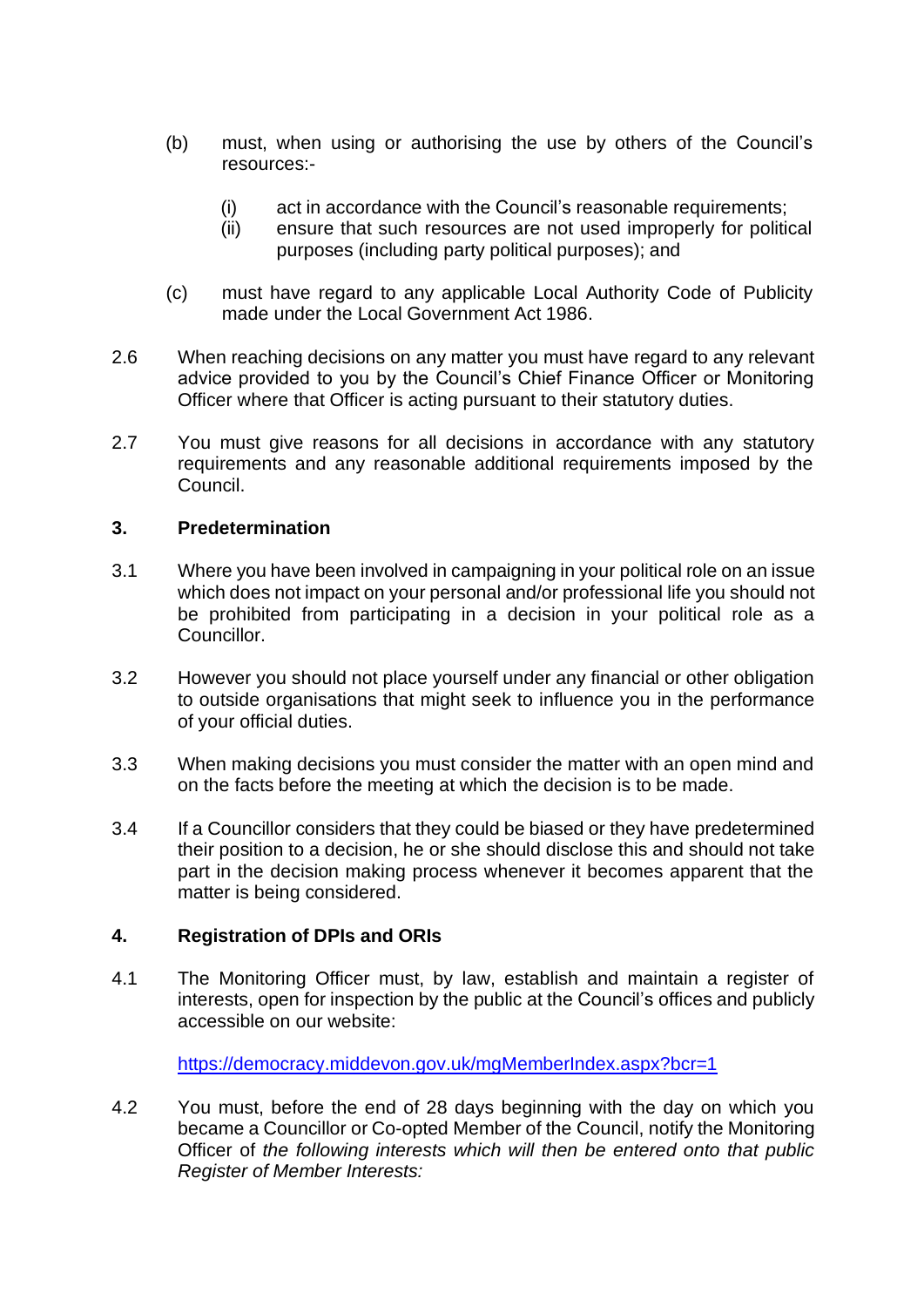*(a)* any DPIs which you have at the time when the notification is given. You should be aware that these interests include those of your spouse or civil partner, a person with whom you are living as husband or wife or a person with whom you are living as if they were a civil partner so far as you are aware of the interests of that person.

and

- (b) any ORIs which you have at the time when the notification is given. Unlike DPIs these interests do not include those of your spouse or civil partner.
- 4.3 Where you become a Councillor or Co-opted Member of the Council as a result of re-election or re-appointment, paragraph 4.2 applies only as regards interests not entered in the register when the notification is given.

### **5. Participation with a DPI**

- 5.1 Subject to paragraphs 8.1 to 8.4 (dispensations), if you are present at any meeting and you are aware that you have a DPI in any matter that will be, or is being, considered at that meeting, you must, irrespective of whether that interest has been registered:
	- (a) disclose the nature of the interest to the meeting (or, if it is a sensitive interest as described in paragraph 9 below, disclose merely the fact that it is a DPI);
	- (b) not participate in any discussion or vote regarding that matter; and
	- (c) withdraw immediately from the room or chamber (including the public gallery) where the meeting considering that matter is being held.

Where you have not previously notified the Monitoring Officer of that DPI you must do so within 28 days of the date of the meeting at which it became apparent.

- 5.2 Subject to paragraphs 8.1 to 8.4 (dispensations), if you are aware that you have a DPI in any matter on which either:
	- (a) you are authorised to make decisions, or
	- (b) you are consulted by an Officer discharging powers delegated to them,

you must not, in relation to (a) above, take any decision on that matter or, in relation to (b) above, participate in any consultation with such Officer in respect of that matter.

Where you have not previously notified the Monitoring Officer of that DPI you must do so within 28 days of the date on which it became apparent.

5.3 You may participate in any business of the Council where that business relates to the Council's functions in respect of:-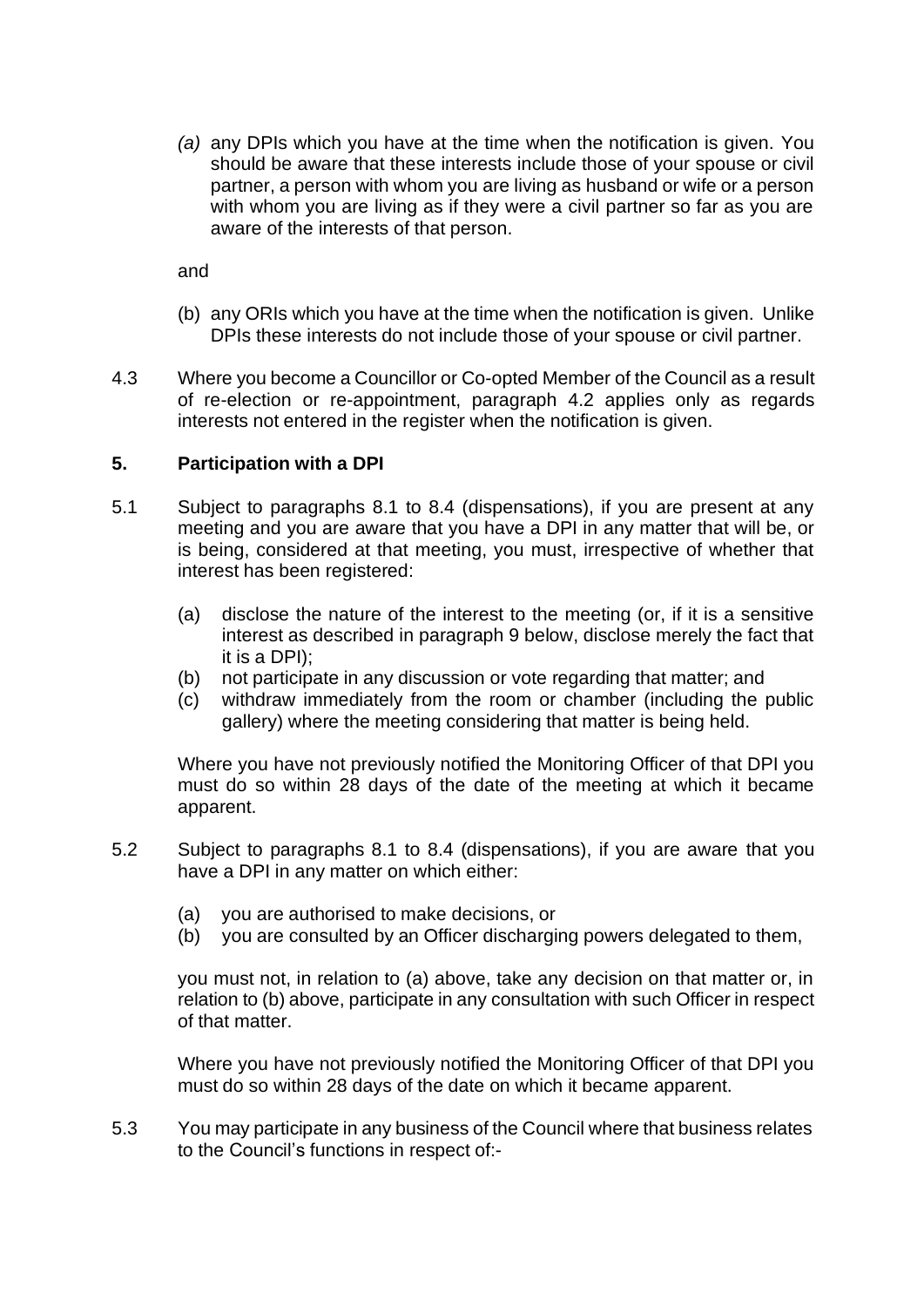- (a) housing, where you are a tenant of your authority provided that those functions do not relate particularly to your tenancy or lease;
- (b) school meals or school transport and travelling expenses, where you are a parent or guardian of a child in full-time education, or are a parent governor of a school, unless it relates particularly to the school which the child attends;
- (c) statutory sick pay under Part XI of the Social Security Contributions and Benefits Act 1992, where you are in receipt of, or are entitled to the receipt of, such pay;
- (d) an allowance, payment or indemnity given to Councillors or Co-opted **Members**
- (e) any ceremonial honour given to Councillors; and
- (f) setting Council Tax or a precept under the Local Government Finance Act 1992.

## 6. **Participation with any other interests**

- 6.1 In the case of interests other than DPIs (which include but are not limited to ORIs), if you are present at any meeting and you are aware that you have a Personal Interest<sup>4</sup> in any matter that will be, or is being, considered at that meeting, you must, irrespective of whether that interest has been registered disclose the nature of the interest to the meeting (or, if it is a Sensitive Interest as described in paragraph 9 below, disclose merely the fact that it is a personal interest).
- 6.2 In deciding whether it is appropriate for you to still participate in the discussion or voting on the matter, you should note that in accordance with paragraph 2.5(a) of this Code, you "must not use or attempt to use your position as a Councillor or Co-opted Member **improperly** to confer on or secure for yourself or any other person, an advantage or disadvantage".

# **7. Gifts and Hospitality**

- 7.1 As a Councillor or Co-opted Member of the Council you must avoid accepting any gift, hospitality or other favour which could give the impression of compromising your integrity, honesty or objectivity. In particular, you
	- (a) should avoid any behaviour which might reasonably be seen as motivated by personal gain;
	- (b) should exercise caution in accepting any gifts or hospitality which are (or which you might reasonably believe to be) offered to you because you are a Councillor or Co-opted Member;

<sup>4</sup>A Personal Interest might include for example interests of your relatives or close associates or ones which don't otherwise fall within the definition of a DPI, but which nevertheless taking account of all the facts could reasonably be viewed as creating a conflict of interest and for which your participation would not be in the wider public interest.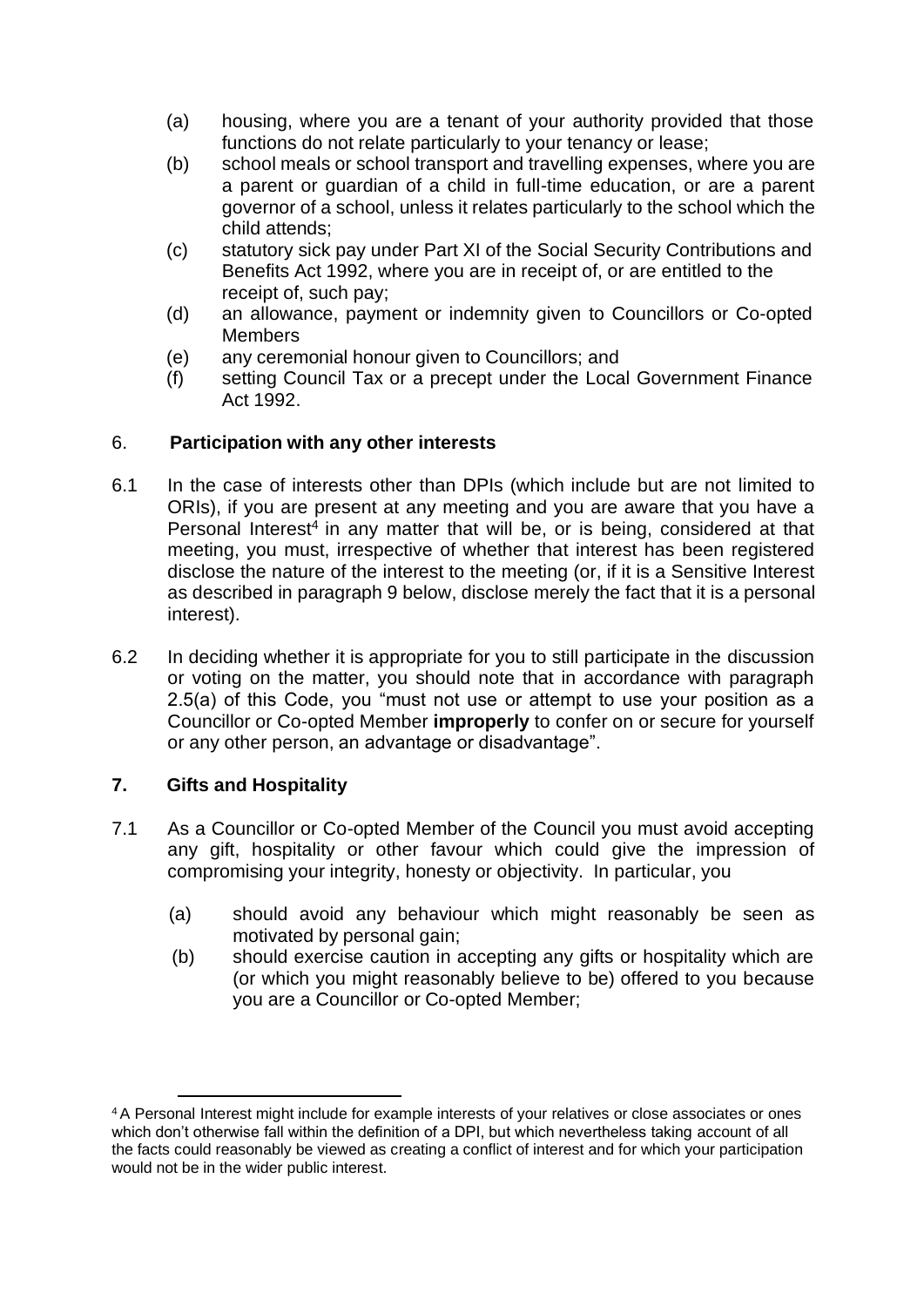- (c) should never accept significant gifts or hospitality (i.e. anything with a value of £50 or more) from suppliers or contractors seeking to acquire or develop business with the Council; and
- (d) must, within 28 days of receipt or acceptance, notify the Monitoring Officer of any gift you receive or hospitality you accept (of a value of £50 or more).

## **8. Dispensations**

- 8.1 A Councillor or Co-opted Member with a DPI or any other interest in a matter may submit a written request to the Monitoring Officer for the grant of a dispensation allowing that Councillor or Co-opted Member to participate in any discussion and/or vote on that matter at a meeting.
- 8.2 The Monitoring Officer may, after having had regard to all relevant circumstances, grant a dispensation to the Councillor or Co-opted Member only if, he considers that without the dispensation:
	- (a) the number of persons prohibited from participating in any particular business in relation to the matter would be so great a proportion of the body transacting the business as to impede the transaction of that business, or
	- (b) considers that without the dispensation each Member of the Executive would be prohibited from participating in any particular business to be transacted by the Executive in relation to the matter.
- 8.3 The Standards Committee may, after having had regard to all relevant circumstances, grant a dispensation to the Councillor or Co-opted Member only if, the Committee considers that:
	- (a) without the dispensation the representation of different political groups on the body transacting the particular business would be so upset as to alter the likely outcome of any vote relating to that business, or
	- (b) granting the dispensation is in the interests of persons living in the District, or
	- (c) it is otherwise appropriate to grant the dispensation.
- 8.4 Any dispensation granted must specify the period for which it has effect, and the period specified may not exceed four years.

### **9. Sensitive Information**

- 9.1 Paragraphs 9.2 and 9.3 apply where:
	- (a) a Councillor or Co-opted Member of the Council has an interest (whether or not a DPI), and
	- (b) the nature of the interest is such that the Councillor or Co-opted Member, and the Monitoring Officer, consider that disclosure of the details of the interest could lead to the Councillor or Co-opted Member,